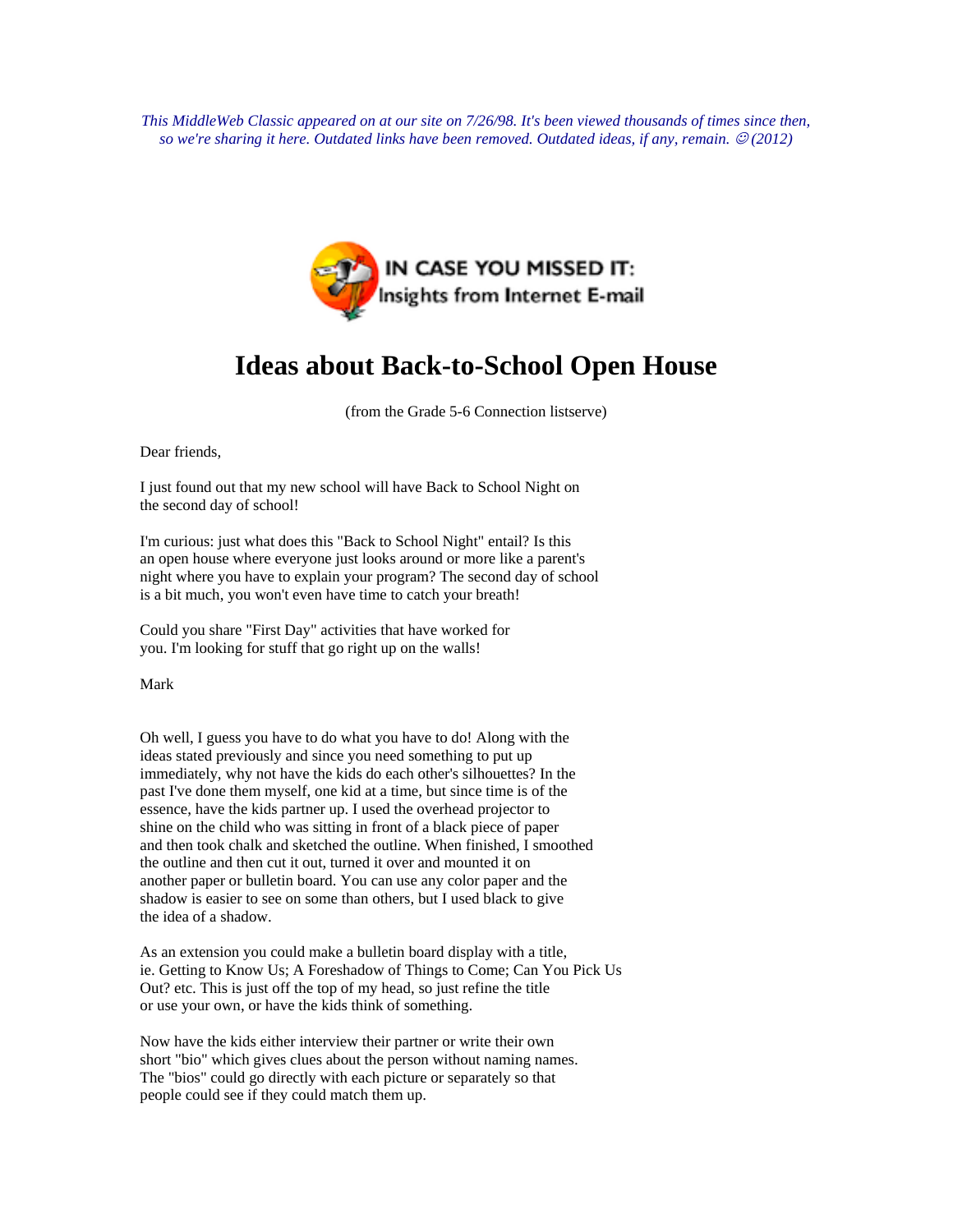I hope this make sense, because my "school brain" has been turned off since May 22nd!

Kathy O'Mara

I have traced the silhouette on manila drawing paper, placed that on top of a black of a sheet of black construction paper, and cut through both. The black copy can then be mounted on another sheet for a silhoutte and the manila can be used to draw in features and color a self portrait. Two activities in one!

# Joanne

#### Mark,

My district has parent orientation nights the two days before school starts. This is really difficult because I haven't met most of the kids yet. We all just tell how we hope the year to go, rules (our own classroom and the district), and policy type things. I would see your situation as an advantage since you get to meet the kids first and then can try to put parents and kids together in your head. Kathy had some great ideas, I'd go with them. Good Luck, I'm sure you'll do fine.

Stacie/6th

#### Hi everyone,

We are having our open house the first week of school. In the past we had it in October, by then parents that wondered about policies, had questions, etc. had already spoke with you. Consequently, you have parents that wanted to discuss grades and what the upcoming report card would be like. We hope to like the early open house. We had thought that maybe the first week in getting to know students you could whip up some projects. I know someone had posted the We/Me idea last year. I used it and it was wonderful and fun.

Luann

I do not remember who originally posted this idea but here goes to the best of my memory.......... My students sit in groups of 4 or 5. On white constructuion paper write the letters in bubble type font WE, when flipped over it will read ME. The students discuss their likes dislikes in the group. On the ME side they write about themselves, on the WE side they write about similarities within the group. I then hang these from the lights above their groups.

#### Luann

## Luann and all,

For the past two years we have had an open house the week night before student started school. The students may come with the parents. They get to see the classroom and learn policies. I have really enjoyed it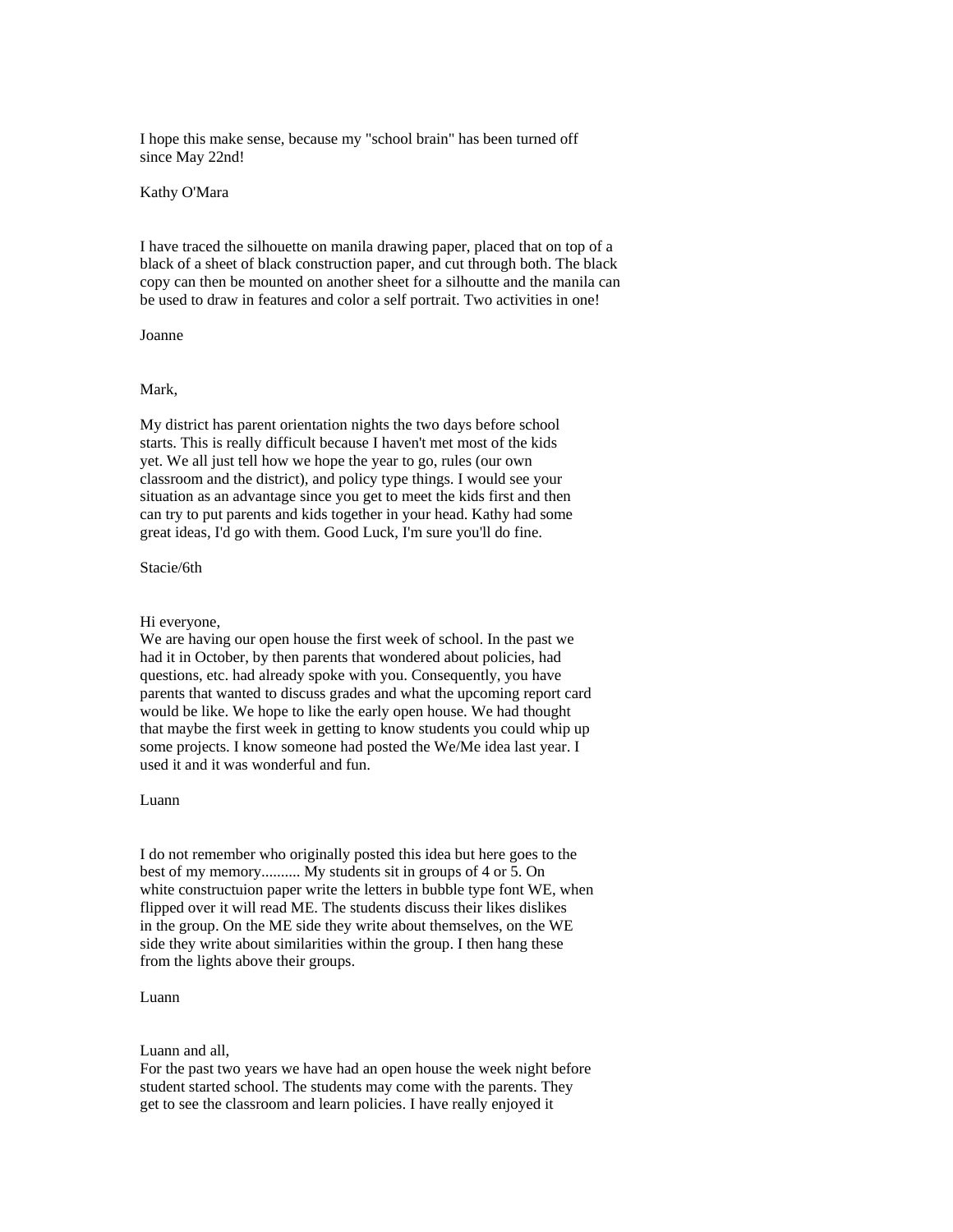because you can meet the parents on positive terms and it seems to start the year out on a positive foot. Then when you need to talk to the parents about not so positive matters you feel like you have already broken the ice. All the paper work is taken care of that night and the first day of school with the students can be an educational one and not all paper work. I think more parents show up because it is more of a positive meeting than just looking at Johnnies low grades. Hope yours will be as positive. Good luck.

# Nancy Hunt

I am enjoying the back-to-school discussions, even though I am still 7 weeks from going back. The first week in our school is always tentative, much to my frustration. There is always so much juggling taking place, that it is difficult to do anything involving parents, or students. Even students at the Grade 5/6 level get attached to the teacher and fellow students, making a sudden move very difficult. For example, I always start off the year with a family weiner roast and horse rides at our place. The students come by bus just after lunch, and parents come at 4ish. We have a scavenger hunt, games, rides and food. By 7:00, everybody is gone. It has always been a great beginning to the year. Even though we do this about the third week of school, the students look forward to it as soon as they know they are in my class. Does anyone else hesitate to build excitement for the year because of the predicted movement of students?

## Phyl

Several people have mentioned the silhouette idea. Here's another idea. Be sure the silhouette is of the side profile. Put another sheet of black paper under the original so that you will have 2 copies when you cut it out. If your paper is too heavy, just trace the first one onto the second paper, and then cut it out.

Now have them place the silhouettes on white paper so that the noses are 1-2 inches apart. Students can move them around until they are satisfied with the design. Glue the silhouettes into place, and cut off all the extra parts that are not on the white paper. You now have a personal "What do you see, the vase or the faces?" Parents could try to find the one that belongs to their child. Kids love guessing games, and have fun with parents doing the guessing.

I you wanted to, you could cut the straight edges of the silhouettes before you glue them on to the paper. Then leave a border on the outside edges before you glue. This gives it a framed look.

Phyl

### Phyl,

I can see why students would like to be in your room. I can't imagine having a weiner roast and horseback ride for my students. I think our principal would die. He is so afraid of liability. We don't have